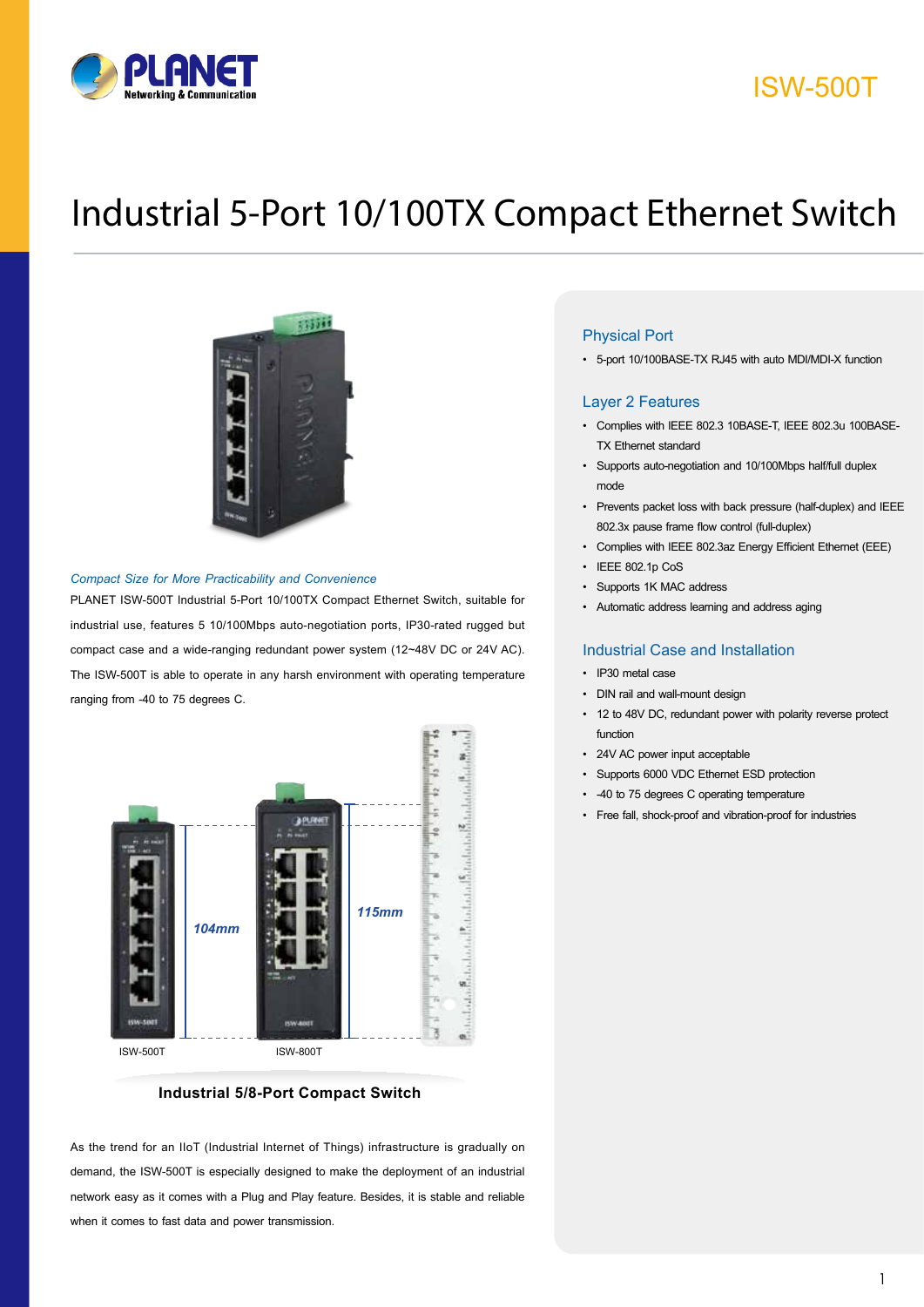

### *Low Power Consumption for Green Networking*

The ISW-500T, adopting the advanced green networking technology, provides the link-on cable length power saving and link-down power saving methods. These features make the ISW-500T consume very low power in full load operation mode, which helps conserve energy effectively but maintains high performance efficiently.

With the Auto Power Saving and IEEE 802.3az Energy Efficient Ethernet (EEE) Protocol, the ISW-500T can automatically detect cable link status and network traffic, and thus is able to adjust power consumption accordingly. It enables the switch to consume less power when it is less active.

### *Dual Power Input for High Availability Network System*

The ISW-500T features a strong dual power input system with wide-ranging voltages (12V~48V DC or 24V AC) incorporated into customer's automation network to enhance system reliability and uptime. In the example below, when power supply 1 fails to work, the hardware failover function will be activated automatically to keep powering the ISW-500T via power supply 2 alternatively without any loss of operation.

### **Non-stop Ethernet Service Dual Power Input with Auto Failover**



#### *Robust Protection*

The ISW-500T provides contact discharge of ±6KV DC and air discharge of ±8KV DC for Ethernet ESD protection. It also supports ±4KV surge immunity to improve product stability and protects users' networks from devastating ESD attacks, making sure the flow of operation does not fluctuate.

#### *High Switch Performance*

The ISW-500T offers a high-performance switch architecture. With the 5 10/100Mbps Fast Ethernet ports providing non-blocking switch fabric and wire-speed throughput as high as 1Gbps and the 1K MAC address table, the ISW-500T can perform wire-speed packet transfer without the risk of packet loss. The flow control function enables the ISW-500T to provide fast and reliable data transfer.

### *Plug and Play*

All of the RJ45 copper interfaces in the ISW-500T support 10/100Mbps auto negotiation for optimal speed detection through RJ45 Category 6, 5 or 5e cables. The standard auto-MDI/MDI-X support can detect the type of connection to any Ethernet device without requiring special straight-through or crossover cables.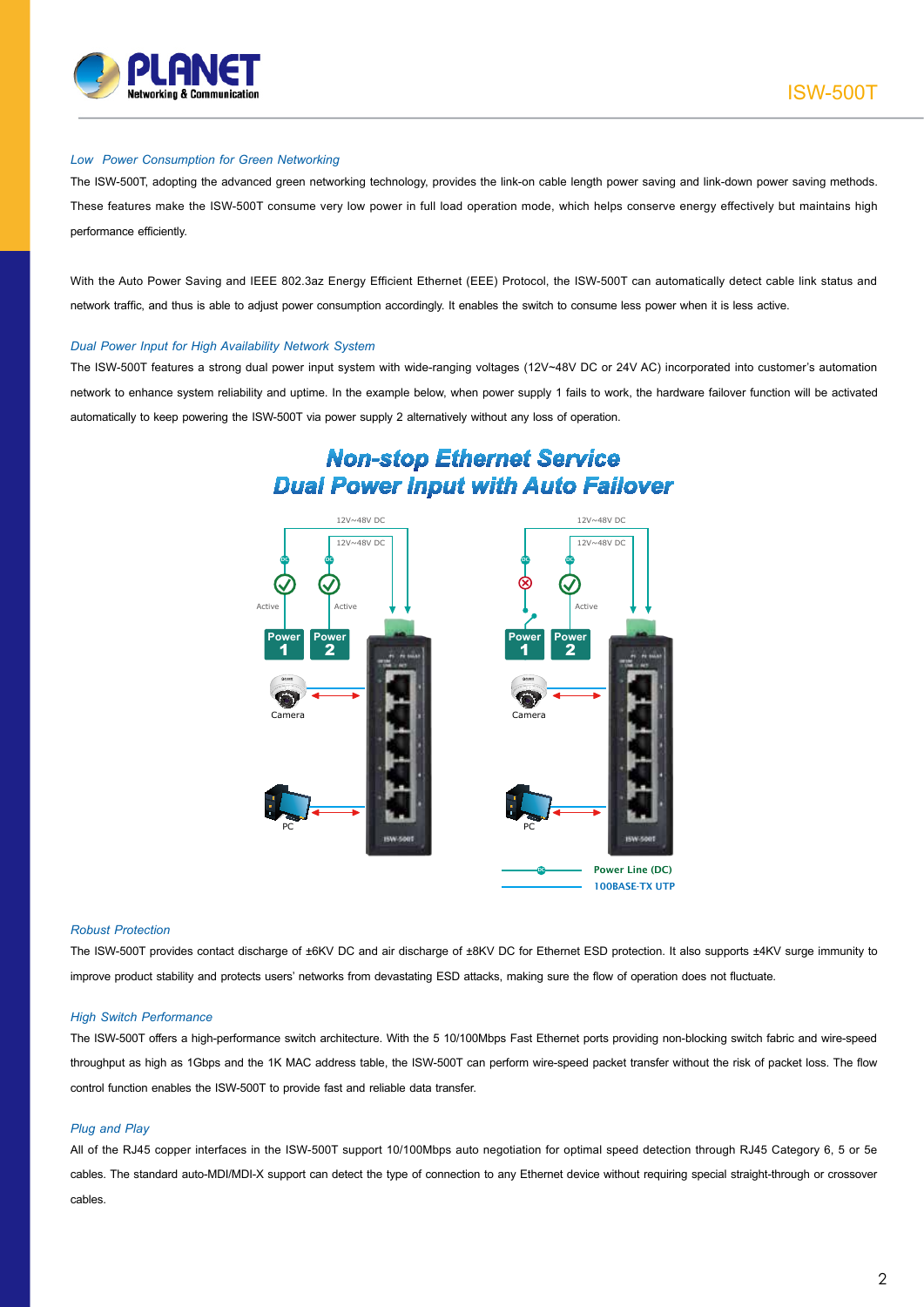

# Applications

### *Designed for Heavy Industries*

The ISW-500T's IP30-rated metal case is particularly designed for heavy industries, such as factories, harbors, warehouses, and more. When installed at these establishments, it can enhance the work performance of these establishments by speedily transferring incoming and outgoing data.

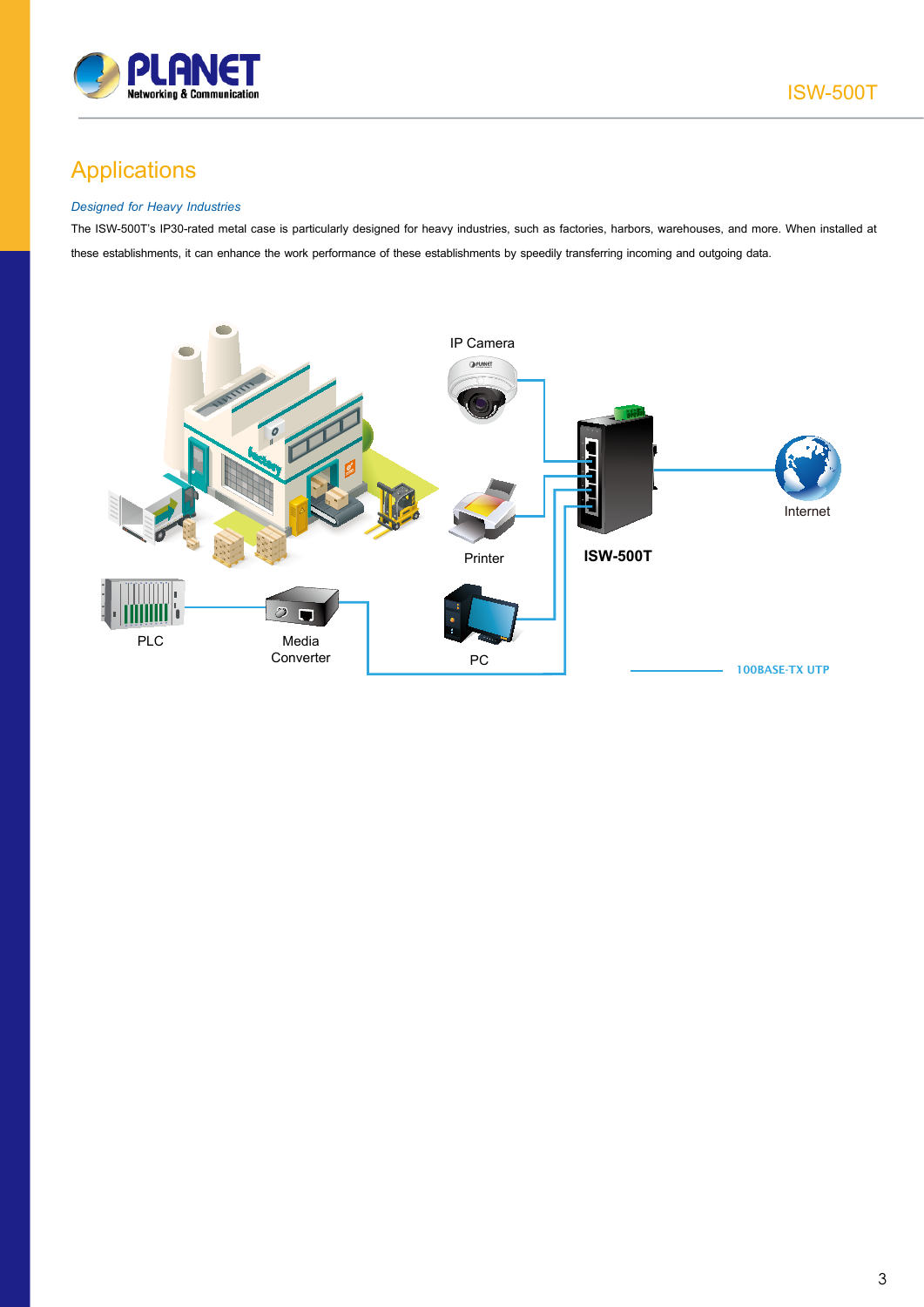

ISW-500T

# **Specifications**

| Product                        | <b>ISW-500T</b>                                                                                                                                                                                                                           |
|--------------------------------|-------------------------------------------------------------------------------------------------------------------------------------------------------------------------------------------------------------------------------------------|
|                                |                                                                                                                                                                                                                                           |
| Copper Ports                   | 5 10/100BASE-TX RJ45 auto-MDI/MDI-X ports                                                                                                                                                                                                 |
| <b>Switch Architecture</b>     | Store-and-Forward                                                                                                                                                                                                                         |
| <b>Switch Fabric</b>           | 1Gbps (non-blocking)                                                                                                                                                                                                                      |
| Throughput (packet per second) | 0.74Mpps@ 64 bytes                                                                                                                                                                                                                        |
| <b>Address Table</b>           | 1K entries, automatic source address learning and aging                                                                                                                                                                                   |
| <b>Shared Data Buffer</b>      | 448K bits                                                                                                                                                                                                                                 |
| <b>Flow Control</b>            | IEEE 802.3x pause frame for full-duplex<br>Back pressure for half-duplex                                                                                                                                                                  |
| <b>ESD Protection</b>          | 6KV DC                                                                                                                                                                                                                                    |
| Enclosure                      | IP30 metal case                                                                                                                                                                                                                           |
| Installation                   | DIN rail kit and wall-mount kit                                                                                                                                                                                                           |
| Connector                      | Removable 6-pin terminal block for power input<br>Pin 1/2 for Power 1, Pin 3/4 for fault alarm, Pin 5/6 for Power 2                                                                                                                       |
| Alarm                          | One relay output for power failure. Alarm relay current carry ability: 1A @ 24V DC                                                                                                                                                        |
| <b>LED</b> Indicator           | System:<br>Power 1 (Green)<br>Power 2 (Green)<br>Fault Alarm (Red)<br>Per 10/100TX RJ45 Ports:<br>10/100 LNK/ACT (Green)                                                                                                                  |
| Dimensions (W x D x H)         | 70 x 104 x 30 mm                                                                                                                                                                                                                          |
| Weight                         | 255g                                                                                                                                                                                                                                      |
| <b>Power Requirements</b>      | Dual 12~48V DC, 24V AC                                                                                                                                                                                                                    |
| <b>Power Consumption</b>       | Max. 1.1 watts/3.77BTU (Power on without any connection)<br>Max. 2 watts/6.86BTU (Ethernet full loading)                                                                                                                                  |
| <b>Standards Conformance</b>   |                                                                                                                                                                                                                                           |
| <b>Regulatory Compliance</b>   | FCC Part 15 Class A, CE                                                                                                                                                                                                                   |
| <b>Stability Testing</b>       | IEC60068-2-32 (free fall)<br>IEC60068-2-27 (shock)<br>IEC60068-2-6 (vibration)                                                                                                                                                            |
| <b>Standards Compliance</b>    | IEEE 802.3 10BASE-T<br>IEEE 802.3u 100BASE-TX/100BASE-FX<br>IEEE 802.3x flow control and back pressure<br>IEEE 802.1p Class of Service<br>IEEE 802.1X Port Authentication Network Control<br>IEEE 802.3az Energy Efficient Ethernet (EEE) |
| <b>Environment</b>             |                                                                                                                                                                                                                                           |
| <b>Operating Temperature</b>   | $-40 \sim 75$ degrees C                                                                                                                                                                                                                   |
| Storage Temperature            | $-40 \sim 85$ degrees C                                                                                                                                                                                                                   |
| Humidity                       | $5 \sim 95\%$ (non-condensing)                                                                                                                                                                                                            |